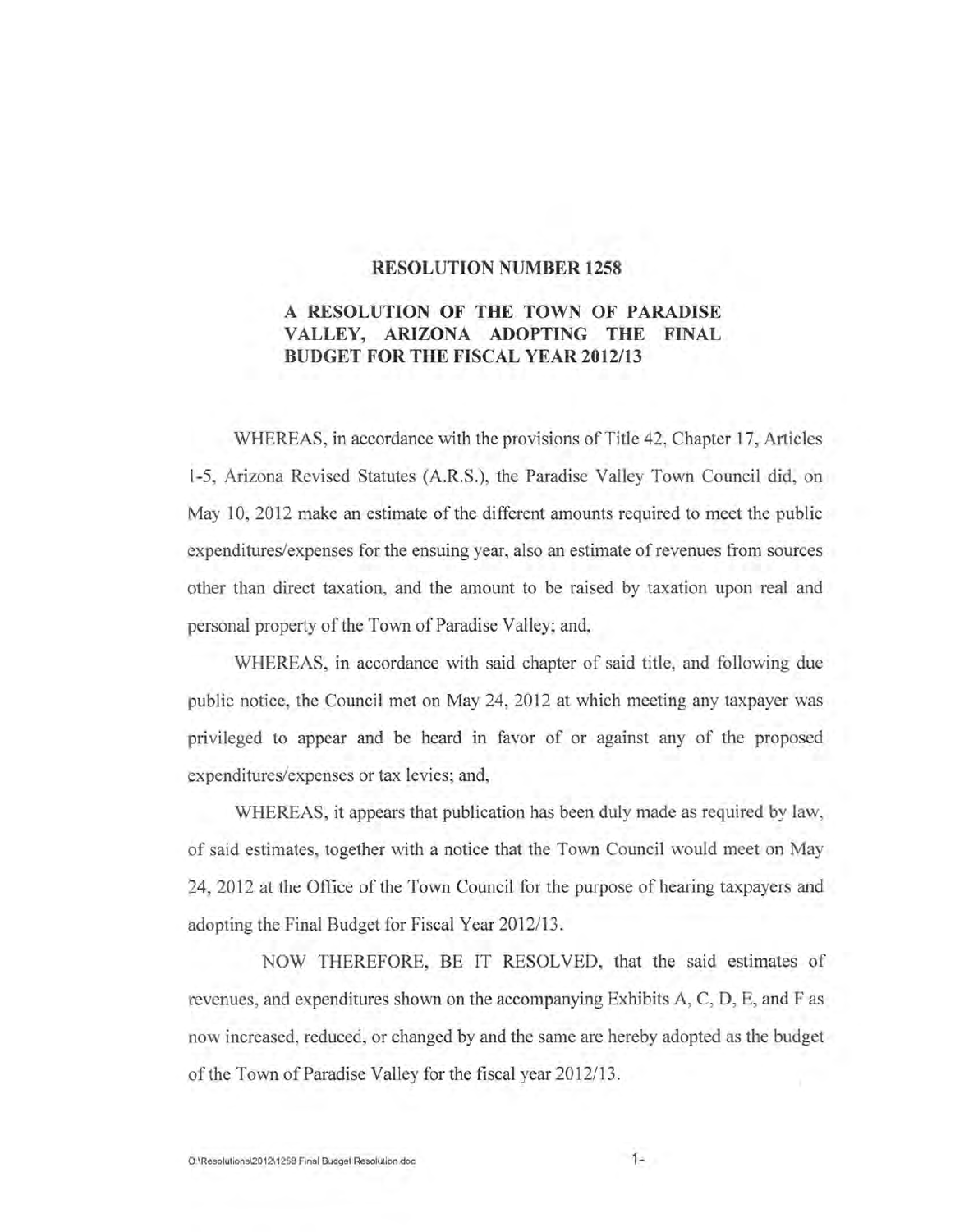PASSED AND ADOPTED by the affirmative vote of the Paradise Valley Town Council this 24<sup>th</sup> day of May, 2012.

Scott P. LeMarr, Mayor

ATTEST:

Duncan Willer, Jun Clerk

APPROVED AS TO FORM

 $\overline{\phantom{a}}$ 

Andrew M. Miller, Town Attorney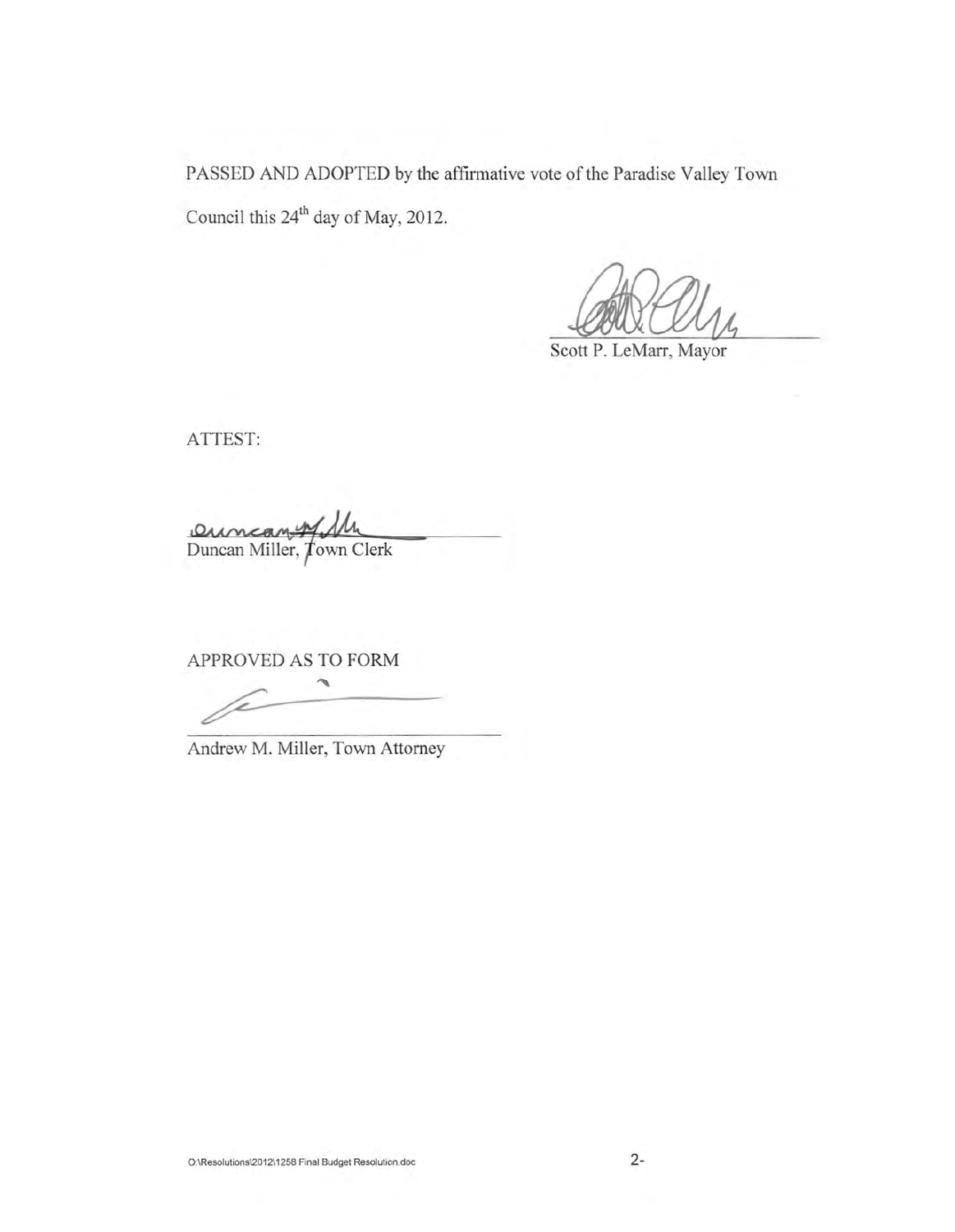#### TOWN OF PARADISE VALLEY Summary Schedule of Estimated Revenues and Expenditures/Expenses Fiscal Year 2013

|                                                       | <b>ADOPTED</b><br><b>BUDGETED</b><br><b>EXPENDITURES</b><br><b>EXPENSES*</b> | <b>ACTUAL</b><br><b>BALANCE/</b><br><b>EXPENDITURES/</b><br>ASSETS***<br><b>EXPENSES**</b> |                               | <b>PROPERTY TAX</b><br><b>REVENUES</b> | <b>ESTIMATED</b><br><b>REVENUES</b><br><b>OTHER THAN</b><br><b>PROPERTY</b><br><b>TAXES</b> |                | <b>OTHER FINANCING</b><br>2013 |           | <b>INTERFUND TRANSFERS</b><br>2013 | <b>TOTAL</b><br><b>FINANCIAL</b><br><b>RESOURCES</b><br><b>AVAILABLE</b> | <b>BUDGETED</b><br><b>EXPENDITURES</b><br><b>EXPENSES</b> |
|-------------------------------------------------------|------------------------------------------------------------------------------|--------------------------------------------------------------------------------------------|-------------------------------|----------------------------------------|---------------------------------------------------------------------------------------------|----------------|--------------------------------|-----------|------------------------------------|--------------------------------------------------------------------------|-----------------------------------------------------------|
| <b>FUND</b>                                           | 2012                                                                         | 2012                                                                                       | July 1, 2012**                | 2013                                   | 2013                                                                                        | <b>SOURCES</b> | <uses></uses>                  | IN        | <out></out>                        | 2013                                                                     | 2013                                                      |
| 1. General Fund                                       | 15,681,384<br>s                                                              | 15,385,237<br>s                                                                            | \$15,662,789                  | Primary:                               | \$17,681,251                                                                                | -S             | s                              | s         | \$2,048,024                        | \$ 31,296,016                                                            | 16,845,505                                                |
| 2. Special Revenue Funds                              | 1,739,052                                                                    | 1,394,690                                                                                  | 222,867                       | Secondary:                             | 2,078,879                                                                                   |                |                                |           | 1,253,000                          | 1,048,746                                                                | 3,287,532                                                 |
| 3. Debt Service Funds Available                       | 1,029,688                                                                    | 1,029,688                                                                                  | 6,396,428                     |                                        |                                                                                             |                |                                |           |                                    | 6,396,428                                                                | 1,029,355                                                 |
| 4. Less: Amounts for Future Debt<br><b>Retirement</b> |                                                                              |                                                                                            |                               |                                        |                                                                                             |                |                                |           |                                    |                                                                          |                                                           |
| 5. Total Debt Service Funds                           | 1,029,688                                                                    | 1,029,688                                                                                  | 6,396,428                     |                                        |                                                                                             |                |                                |           |                                    | 6,396,428                                                                | 1,029,355                                                 |
| 6. Capital Projects Funds                             | 2,758,500                                                                    | 2,172,450                                                                                  | 2,488,336                     |                                        | 450,000                                                                                     |                |                                | 3,442,004 |                                    | 6,380,340                                                                | 6,304,995                                                 |
| 7. Permanent Funds                                    |                                                                              |                                                                                            |                               |                                        |                                                                                             |                |                                |           |                                    |                                                                          |                                                           |
| 8. Enterprise Funds Available                         | 2,789,125                                                                    | 2,732,190                                                                                  | 5,669,438                     |                                        | 2,336,500                                                                                   |                |                                |           | 140,980                            | 7,864,958                                                                | 2,782,851                                                 |
| 9. Less: Amounts for Future Debt<br><b>Retirement</b> |                                                                              |                                                                                            |                               |                                        |                                                                                             |                |                                |           |                                    |                                                                          |                                                           |
| 10. Total Enterprise Funds                            | 2,789,125                                                                    | 2,732,190                                                                                  | 5,669,438                     |                                        | 2,336,500                                                                                   |                |                                |           | 140,980                            | 7,864,958                                                                | 2,782,851                                                 |
| 11. Internal Service Funds                            |                                                                              |                                                                                            |                               |                                        |                                                                                             |                |                                |           |                                    |                                                                          |                                                           |
| 12. TOTAL ALL FUNDS                                   | 23,997,749 \$<br>s                                                           |                                                                                            | $22,714,255$ \$ 30,439,858 \$ |                                        | $$22,546,630$ \$                                                                            |                | s                              |           |                                    | $$3,442,004$ $$3,442,004$ $$52,986,488$ $$$                              | 30,250,238                                                |

| <b>EXPENDITURE LIMITATION COMPARISON</b>                         | 2012       | 2013                        |
|------------------------------------------------------------------|------------|-----------------------------|
| 1. Budgeted expenditures/expenses                                |            | $$23,997,749$ $$30,250,238$ |
| 2. Add/subtract: estimated net reconciling items                 | 774,499    | 803,176                     |
| 3. Budgeted expenditures/expenses adjusted for reconciling items | 24,772,248 | 31,053,414                  |
| 4. Less: estimated exclusions                                    | 2,913,900  | 7,856,506                   |
| 5. Amount subject to the expenditure limitation                  |            | $$21,858,348$ $$23,196,908$ |
| 6. EEC or voter-approved alternative expenditure limitation      |            | \$22,369,299 \$23,196,909   |

 $\overline{V}$  The city/town does not levy property taxes and does not have special assessment districts for which property taxes are levied. Therefore, Schedule B has been omitted.

• Includes Expenditure/Expense Adjustments Approved in current year from Schedule E .

\*\* Includes actual amounts as of the date the proposed budget was prepared, adjusted for estimated activity for the remainder of the fiscal year.

\*\*\* Amounts in this column represent Fund Balance/Net Asset amounts except for amounts not in spendable form (e.g., prepaids and inventories) or legally or contractually required to be maintained intact (e.g., principal of a permanent fund).

 $\Box$   $\Box$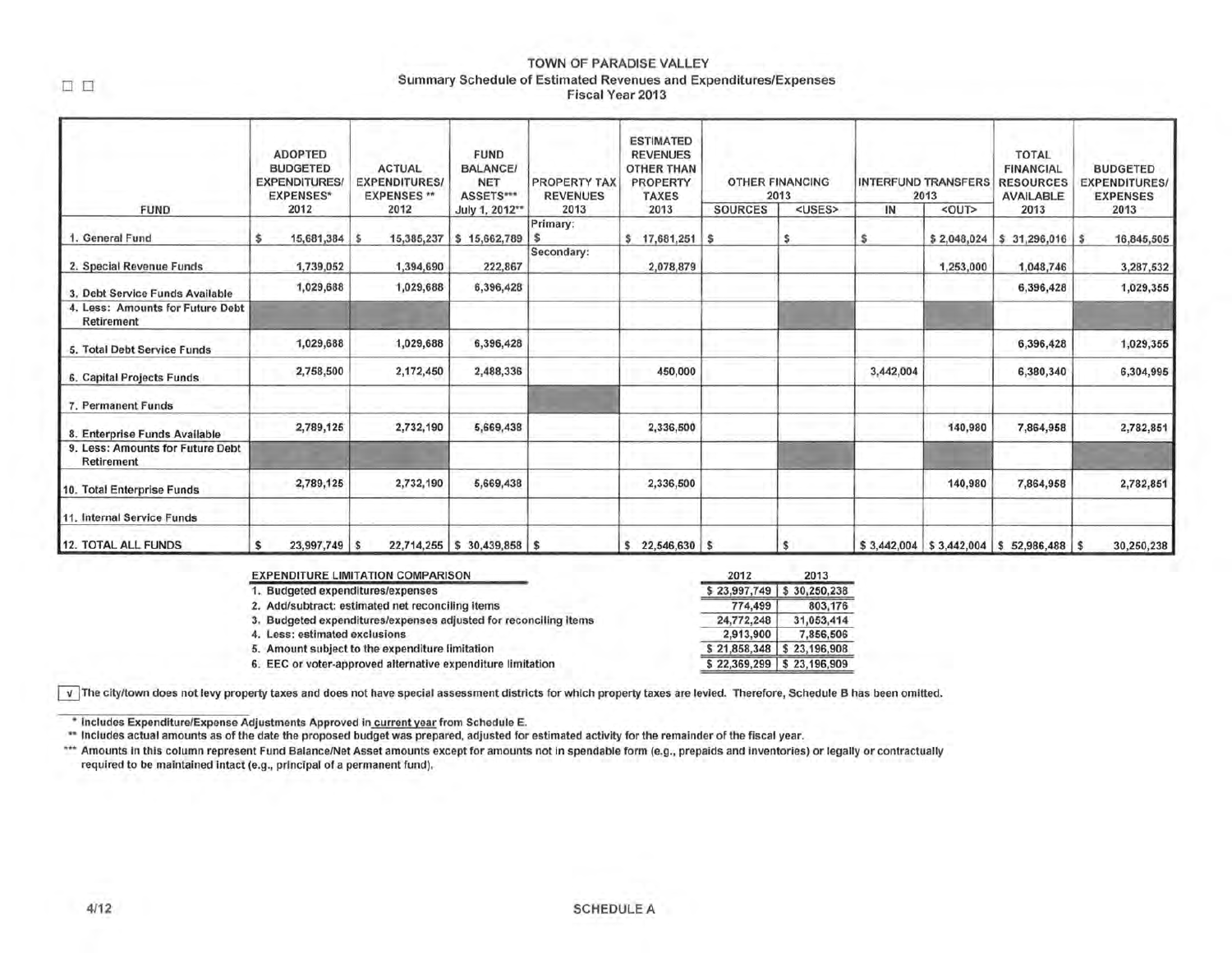# **TOWN OF PARADISE VALLEY Summary of Tax Levy and Tax Rate Information Fiscal Year 2013**

|                                                                                                                                                                                         |    | 2012 | 2013 |
|-----------------------------------------------------------------------------------------------------------------------------------------------------------------------------------------|----|------|------|
| 1. Maximum allowable primary property tax levy.<br>A.R.S. §42-17051(A)                                                                                                                  | S  |      | \$   |
| 2. Amount received from primary property taxation in<br>the current year in excess of the sum of that year's<br>maximum allowable primary property tax levy.<br>A.R.S. §42-17102(A)(18) |    |      |      |
| 3. Property tax levy amounts                                                                                                                                                            |    |      |      |
| A. Primary property taxes                                                                                                                                                               |    |      | \$   |
| B. Secondary property taxes                                                                                                                                                             |    |      |      |
| C. Total property tax levy amounts                                                                                                                                                      |    |      |      |
| 4. Property taxes collected*                                                                                                                                                            |    |      |      |
| A. Primary property taxes<br>(1) Current year's levy<br>(2) Prior years' levies<br>(3) Total primary property taxes                                                                     | \$ |      |      |
| B. Secondary property taxes<br>(1) Current year's levy<br>(2) Prior years' levies<br>(3) Total secondary property taxes                                                                 | \$ |      |      |
| C. Total property taxes collected                                                                                                                                                       |    |      |      |
| 5. Property tax rates                                                                                                                                                                   |    |      |      |
| A. City/Town tax rate<br>(1) Primary property tax rate<br>Secondary property tax rate<br>(2)<br>Total city/town tax rate<br>(3)                                                         |    |      |      |

B. Special assessment district tax rates

Secondary property tax rates - As of the date the proposed budget was prepared, the city/town was operating special assessment districts for which secondary property taxes are levied. For information pertaining to these special assessment districts and their tax rates, please contact the city/town.

\* Includes actual property taxes collected as of the date the proposed budget was prepared, plus estimated property tax collections for the remainder of the fiscal year.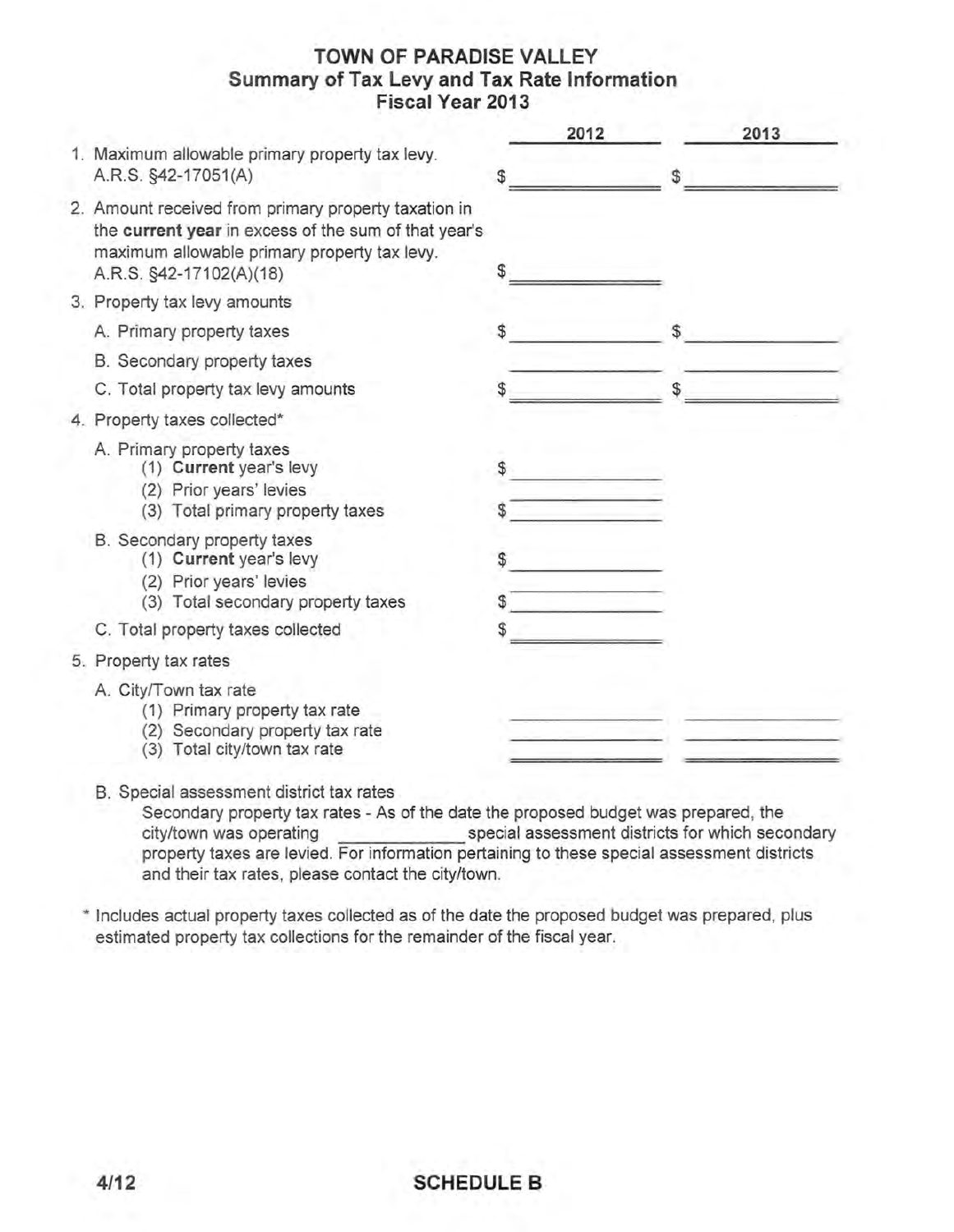### **TOWN OF PARADISE VALLEY Summary by Fund Type of Revenues Other Than Property Taxes Fiscal Year 2013**

| <b>SOURCE OF REVENUES</b>                                      |    | <b>ESTIMATED</b><br><b>REVENUES</b><br>2012 |   | <b>ACTUAL</b><br><b>REVENUES*</b><br>2012 |              | <b>ESTIMATED</b><br><b>REVENUES</b><br>2013 |
|----------------------------------------------------------------|----|---------------------------------------------|---|-------------------------------------------|--------------|---------------------------------------------|
| <b>GENERAL FUND</b>                                            |    |                                             |   |                                           |              |                                             |
| Local taxes                                                    |    |                                             |   |                                           |              |                                             |
| Sales Tax                                                      | £. | 5,675,000 \$                                |   | 7,650,000 \$                              |              | 8,164,900                                   |
| Bed Tax                                                        |    | 2,402,000                                   |   | 2,650,000                                 |              | 2,703,000                                   |
| Licenses and permits                                           |    |                                             |   |                                           |              |                                             |
| <b>Building Permits</b>                                        |    | 408,000                                     |   | 407,250                                   |              | 418,000                                     |
| Other Permits                                                  |    | 509,500                                     |   | 497,750                                   |              | 427,000                                     |
| Intergovernmental                                              |    |                                             |   |                                           |              |                                             |
| State Urban Revenue Sharing                                    |    | 1,082,062                                   |   | 1,082,000                                 |              | 1,309,417                                   |
| <b>State Sales Tax</b>                                         |    | 969,915                                     |   | 981,000                                   |              | 1,072,011                                   |
| County Auto Lieu Tax                                           |    | 432,327                                     |   | 397,000                                   |              | 425,003                                     |
| Charges for services                                           |    |                                             |   |                                           |              |                                             |
| Franchises                                                     |    | 793,000                                     |   | 805,420                                   |              | 832,000                                     |
| Licenses                                                       |    | 231,000                                     |   | 240,580                                   |              | 234,920                                     |
| <b>Fines and forfeits</b>                                      |    |                                             |   |                                           |              |                                             |
| Court Fines                                                    |    | 1,080,000                                   |   | 1,250,000                                 |              | 1,275,000                                   |
| Interest on investments<br>Interest Income                     |    | 295,000                                     |   | 250,000                                   |              | 250,000                                     |
| <b>Miscellaneous</b>                                           |    |                                             |   |                                           |              |                                             |
| Miscellaneous Revenue                                          |    | 555,000                                     |   | 570,000                                   |              | 570,000                                     |
| Total General Fund \$<br>SPECIAL REVENUE FUNDS                 |    | 14,432,804 \$                               |   | 16,781,000 \$                             |              | 17,681,251                                  |
|                                                                |    |                                             |   |                                           |              |                                             |
| <b>Highway User Reveues</b>                                    | \$ | 645,494 \$                                  |   | 613,000                                   | $\mathbb{S}$ | 646,438                                     |
|                                                                | \$ | 645,494 \$                                  |   | 613,000 \$                                |              | 646,438                                     |
|                                                                |    |                                             |   |                                           |              |                                             |
| Donation Fund                                                  |    | 8,100 \$                                    |   | 17,500 \$                                 |              | 10,000                                      |
| Grant Fund                                                     |    | 117,000                                     |   | 918                                       |              | 50,000                                      |
| Fire Service Fund                                              |    |                                             |   |                                           |              | 1,372,441                                   |
|                                                                | \$ | 125,100 \$                                  |   | 18,418 \$                                 |              | 1,432,441                                   |
|                                                                |    |                                             |   |                                           |              |                                             |
| <b>Total Special Revenue Funds</b>                             | \$ | 770,594 \$                                  |   | 631,418 \$                                |              | 2,078,879                                   |
| <b>CAPITAL PROJECTS FUNDS</b>                                  |    |                                             |   |                                           |              |                                             |
|                                                                |    |                                             |   |                                           |              |                                             |
| Capital Improvements Program                                   |    | 250,000 \$                                  |   | 45,000 \$                                 |              | 450,000                                     |
|                                                                |    | 250,000                                     | S | 45,000                                    | S            | 450,000                                     |
| <b>Total Capital Projects Funds</b><br><b>ENTERPRISE FUNDS</b> | \$ | 250,000 \$                                  |   | 45,000                                    | \$           | 450,000                                     |
| Alarm Fund                                                     | \$ | 263,200 \$                                  |   | 256,000 \$                                |              | 256,000                                     |
| Wastewater Utility Fund                                        |    | 2,147,892                                   |   | 2,042,500                                 |              | 2,080,500                                   |
| Total Enterprise Funds \$                                      |    | 2,411,092                                   |   | 2,298,500                                 |              | 2,336,500                                   |
| TOTAL ALL FUNDS \$                                             |    | 17,864,490                                  | S | 19,755,918                                | S            | 22,546,630                                  |

\* Includes actual revenues recognized on the modified accrual or accrual basis as of the date the proposed budget was prepared, plus estimated revenues for the remainder of the fiscal year.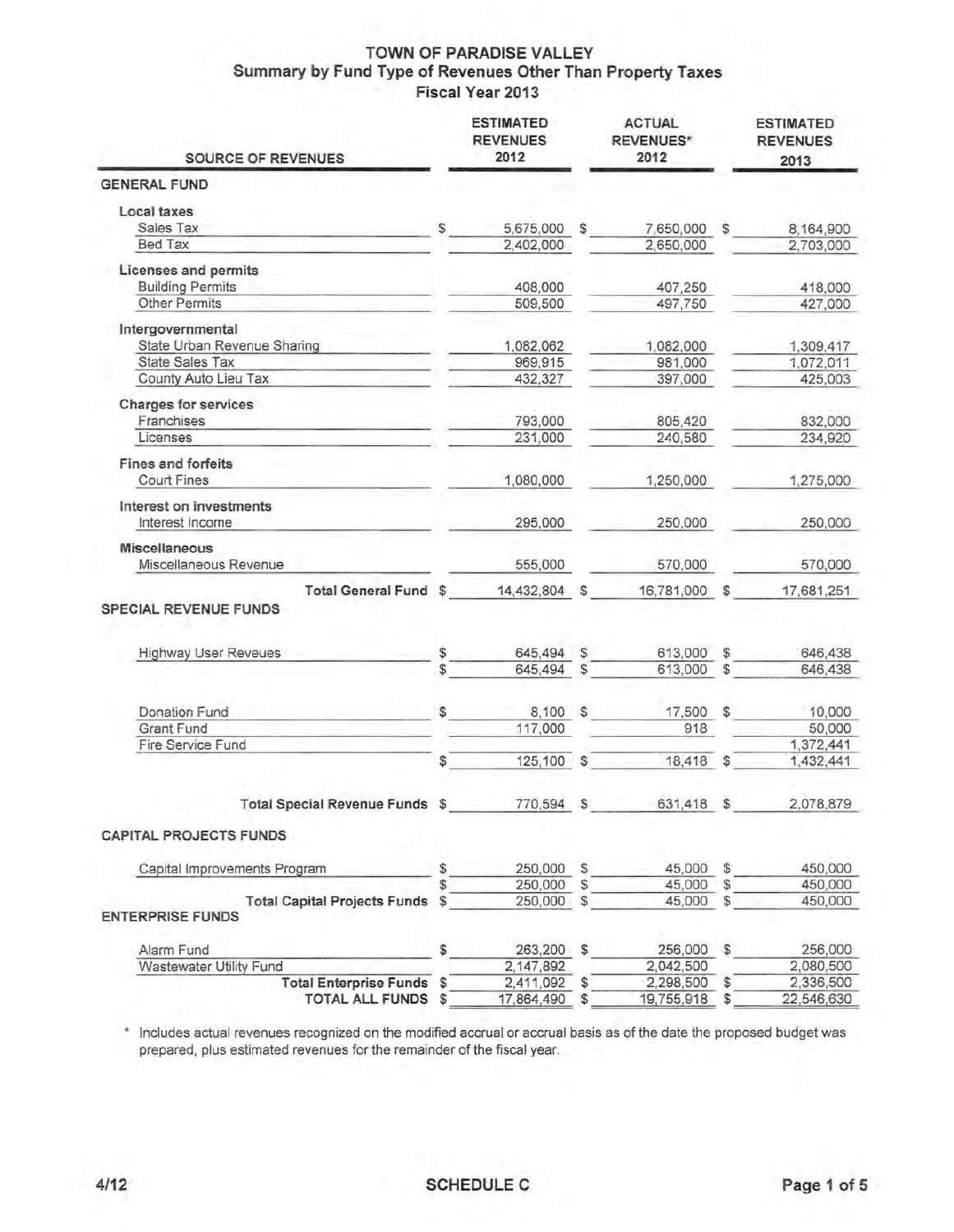## **TOWN OF PARADISE VALLEY**

**Summary by Fund Type of Other Financing Sources/<Uses> and Interfund Transfers Fiscal Year 2013** 

|                                               |              | <b>OTHER FINANCING</b> | 2013         |               |               | <b>INTERFUND TRANSFERS</b> | 2013 |              |
|-----------------------------------------------|--------------|------------------------|--------------|---------------|---------------|----------------------------|------|--------------|
| <b>FUND</b>                                   |              | <b>SOURCES</b>         |              | <uses></uses> |               | IN                         |      | <out></out>  |
| <b>GENERAL FUND</b>                           |              |                        |              |               |               |                            |      |              |
| Non-Departmental                              |              |                        |              |               | \$            |                            | S    | 2,048,024    |
| <b>Total General Fund \$</b>                  |              |                        |              |               |               |                            |      | 2,048,024    |
| <b>SPECIAL REVENUE FUNDS</b>                  |              |                        |              |               |               |                            |      |              |
| Fire Service Fun                              |              |                        |              |               |               |                            |      | 1,253,000    |
| <b>Total Special Revenue Funds</b>            | $\mathbb{S}$ |                        |              |               |               |                            |      | 1,253,000    |
| <b>DEBT SERVICE FUNDS</b>                     |              |                        |              |               |               |                            |      |              |
|                                               |              |                        | \$           |               | \$            |                            |      |              |
| <b>Total Debt Service Funds \$</b>            |              |                        |              |               |               |                            |      |              |
| <b>CAPITAL PROJECTS FUNDS</b>                 |              |                        |              |               |               |                            |      |              |
| Capital Improvement Projects<br>$\sim$ $\sim$ |              | $\mathbb{S}$           |              |               | $\mathcal{F}$ | 1,253,000                  | \$   |              |
| Capital Improvement Projects                  |              |                        |              |               |               | 140,980                    |      |              |
| Capital Improvement Projects                  |              |                        |              |               |               | 2,048,024                  |      |              |
| Total Capital Projects Funds \$ 5             |              |                        |              |               | $\mathcal{S}$ | 3,442,004 \$               |      |              |
| <b>ENTERPRISE FUNDS</b>                       |              |                        |              |               |               |                            |      |              |
| Alarm Fund                                    | \$           |                        | $\mathsf{S}$ |               | $\mathbb{S}$  |                            | S    | 140,980      |
|                                               |              |                        |              |               |               |                            |      |              |
| Total Enterprise Funds \$                     |              |                        | S.           |               | \$.           |                            | \$   | 140,980      |
| TOTAL ALL FUNDS                               | S            |                        |              |               |               | \$ 6,884,008               |      | \$ 6,884,008 |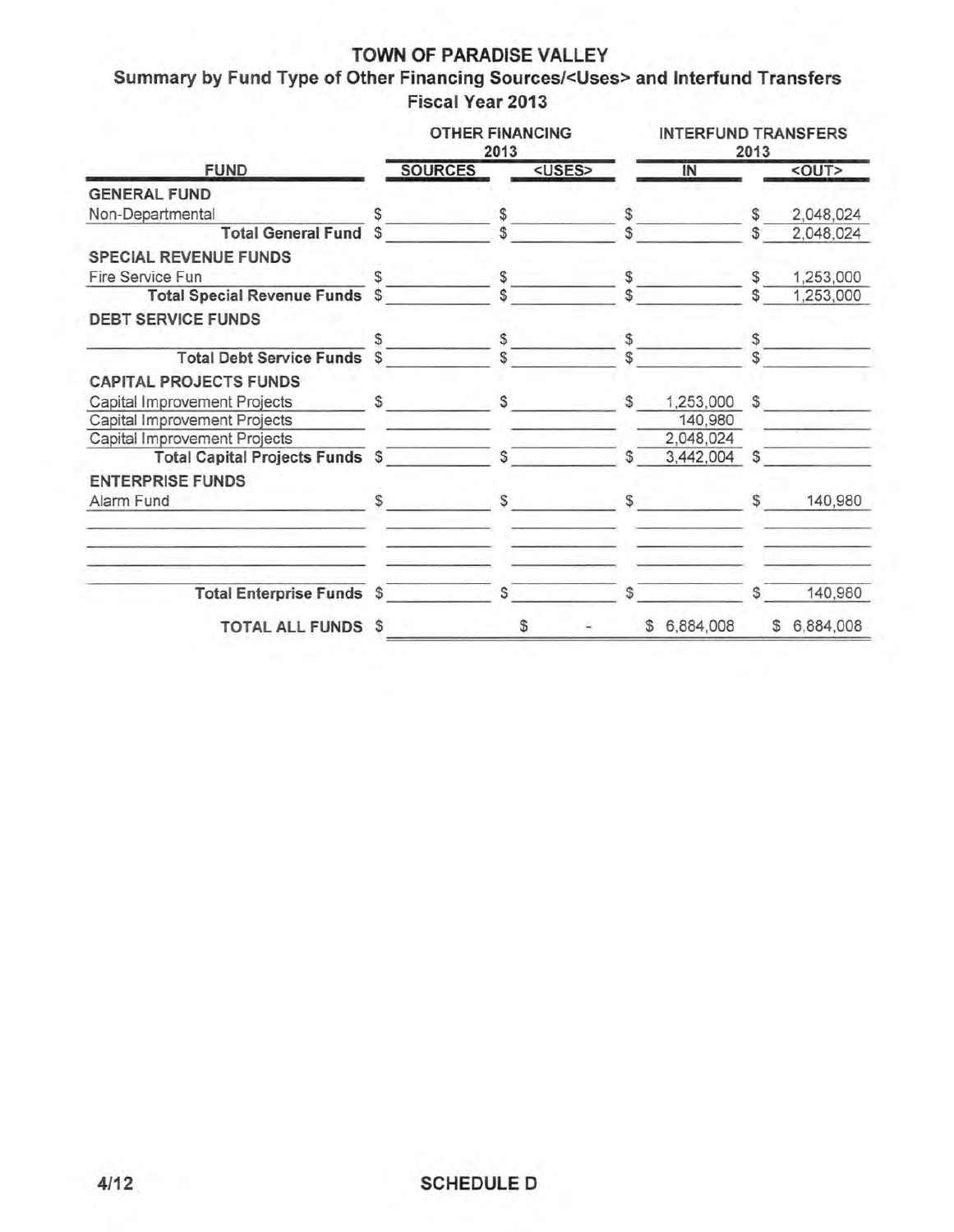### **TOWN OF PARADISE VALLEY Summary by Department of Expenditures/Expenses Within Each Fund Type Fiscal Year 2013**

| <b>FUND/DEPARTMENT</b>                                            |    | <b>ADOPTED</b><br><b>BUDGETED</b><br><b>EXPENDITURES/</b><br><b>EXPENSES</b><br>2012 |                | <b>EXPENDITURE/</b><br><b>EXPENSE</b><br><b>ADJUSTMENTS</b><br><b>APPROVED</b><br>2012 |              | <b>ACTUAL</b><br><b>EXPENDITURES/</b><br><b>EXPENSES*</b><br>2012 |                | <b>BUDGETED</b><br><b>EXPENDITURES/</b><br><b>EXPENSES</b><br>2013 |
|-------------------------------------------------------------------|----|--------------------------------------------------------------------------------------|----------------|----------------------------------------------------------------------------------------|--------------|-------------------------------------------------------------------|----------------|--------------------------------------------------------------------|
| <b>GENERAL FUND</b>                                               |    |                                                                                      |                |                                                                                        |              |                                                                   |                |                                                                    |
| Mayor & Coucil                                                    | \$ | 29,794 \$                                                                            |                |                                                                                        | \$           | 26,710 \$                                                         |                | 52,960                                                             |
| Town Manager                                                      |    | 624,915                                                                              |                |                                                                                        |              | 627,050                                                           |                | 610,413                                                            |
| Town Attorney                                                     |    | 474,948                                                                              |                |                                                                                        |              | 468,311                                                           |                | 474,194                                                            |
| Finance                                                           |    | 1,065,103                                                                            |                |                                                                                        |              | 1,015,851                                                         |                | 921,129                                                            |
| Non-Departmental                                                  |    | 1,554,918                                                                            |                |                                                                                        |              | 1,362,100                                                         |                | 1,915,071                                                          |
| <b>Community Development</b>                                      |    | 1,142,800                                                                            |                |                                                                                        |              | 1,089,064                                                         |                | 972,048                                                            |
| Municipal Court                                                   |    | 485,089                                                                              |                |                                                                                        |              | 508,764                                                           |                | 476,099                                                            |
| Public Works                                                      |    | 521,199                                                                              |                |                                                                                        |              | 483,108                                                           |                | 914,663                                                            |
| Police                                                            |    | 5,206,114                                                                            |                |                                                                                        |              | 5,122,119                                                         |                | 5,494,725                                                          |
| <b>Fire Services</b>                                              |    | 2,076,504                                                                            |                |                                                                                        |              | 2,182,160                                                         |                | 2,214,203                                                          |
| Contingency                                                       |    | 2,500,000                                                                            |                |                                                                                        |              | 2,500,000                                                         |                | 2,800,000                                                          |
| Total General Fund \$                                             |    | 15,681,384                                                                           | \$             |                                                                                        | \$           | 15,385,237                                                        | $\mathfrak{S}$ | 16,845,505                                                         |
| <b>SPECIAL REVENUE FUNDS</b>                                      |    |                                                                                      |                |                                                                                        |              |                                                                   |                |                                                                    |
| Highway User Revenue Fund \$                                      |    | 1,297,760 \$                                                                         |                |                                                                                        | S            | 1,286,272 \$                                                      |                | 2,885,237                                                          |
| Fire Service Fund                                                 |    | 300,000                                                                              |                |                                                                                        |              | 84,500                                                            |                | 334,941                                                            |
| Donations Fund                                                    |    | 12,500                                                                               |                |                                                                                        |              | 23,000                                                            |                | 17,354                                                             |
| Grants Fund                                                       |    | 128,792                                                                              |                |                                                                                        |              | 918                                                               |                | 50,000                                                             |
| Total Special Revenue Funds \$                                    |    | 1,739,052 \$                                                                         |                |                                                                                        | S            | 1,394,690                                                         | $\mathbb{S}$   | 3,287,532                                                          |
| <b>DEBT SERVICE FUNDS</b>                                         |    |                                                                                      |                |                                                                                        |              |                                                                   |                |                                                                    |
| Debt Service Fund                                                 | S  | 1,029,688                                                                            | $\mathfrak{S}$ |                                                                                        | \$           | 1,029,688                                                         | S              | 1,029,355                                                          |
| <b>Total Debt Service Funds</b>                                   |    | 1,029,688                                                                            | S              |                                                                                        | S            | 1,029,688                                                         | S              | 1,029,355                                                          |
| <b>CAPITAL PROJECTS FUNDS</b>                                     |    |                                                                                      |                |                                                                                        |              |                                                                   |                |                                                                    |
| Capital Improvements Program \$                                   |    | 2,758,500                                                                            | \$             |                                                                                        | \$           | 2,172,450                                                         | s              | 6,304,995                                                          |
| <b>Total Capital Projects Funds \$</b>                            |    | 2,758,500 \$                                                                         |                |                                                                                        |              | 2,172,450 \$                                                      |                | 6,304,995                                                          |
| <b>PERMANENT FUNDS</b>                                            | \$ |                                                                                      | \$             |                                                                                        | $\mathbb{S}$ |                                                                   |                |                                                                    |
| <b>Total Permanent Funds \$</b>                                   |    |                                                                                      | S              |                                                                                        | \$           |                                                                   | \$             |                                                                    |
| <b>ENTERPRISE FUNDS</b>                                           |    |                                                                                      |                |                                                                                        |              |                                                                   |                |                                                                    |
|                                                                   |    |                                                                                      |                |                                                                                        |              |                                                                   |                |                                                                    |
| Alarm Services Fund                                               | \$ | 116,715                                                                              | $\mathfrak s$  |                                                                                        | \$           | 111,470 \$                                                        |                | 115,020                                                            |
| Wastewater Utility Fund                                           |    | 2,672,410                                                                            |                |                                                                                        |              | 2,620,720                                                         |                | 2,667,831                                                          |
| <b>Total Enterprise Funds \$</b><br><b>INTERNAL SERVICE FUNDS</b> |    | 2,789,125                                                                            |                |                                                                                        |              | 2,732,190                                                         |                | 2,782,851                                                          |
|                                                                   | \$ |                                                                                      | \$             |                                                                                        | \$           |                                                                   | s              |                                                                    |
| Total Internal Service Funds \$                                   |    |                                                                                      |                |                                                                                        |              |                                                                   |                |                                                                    |
| <b>TOTAL ALL FUNDS \$</b>                                         |    | 23,997,749 \$                                                                        |                |                                                                                        | \$           | 22,714,255                                                        | \$             | 30,250,238                                                         |

\* Includes actual expenditures/expenses recognized on the modified accrual or accrual basis as of the date the proposed budget was prepared, plus estimated expenditures/expenses for the remainder of the fiscal year.